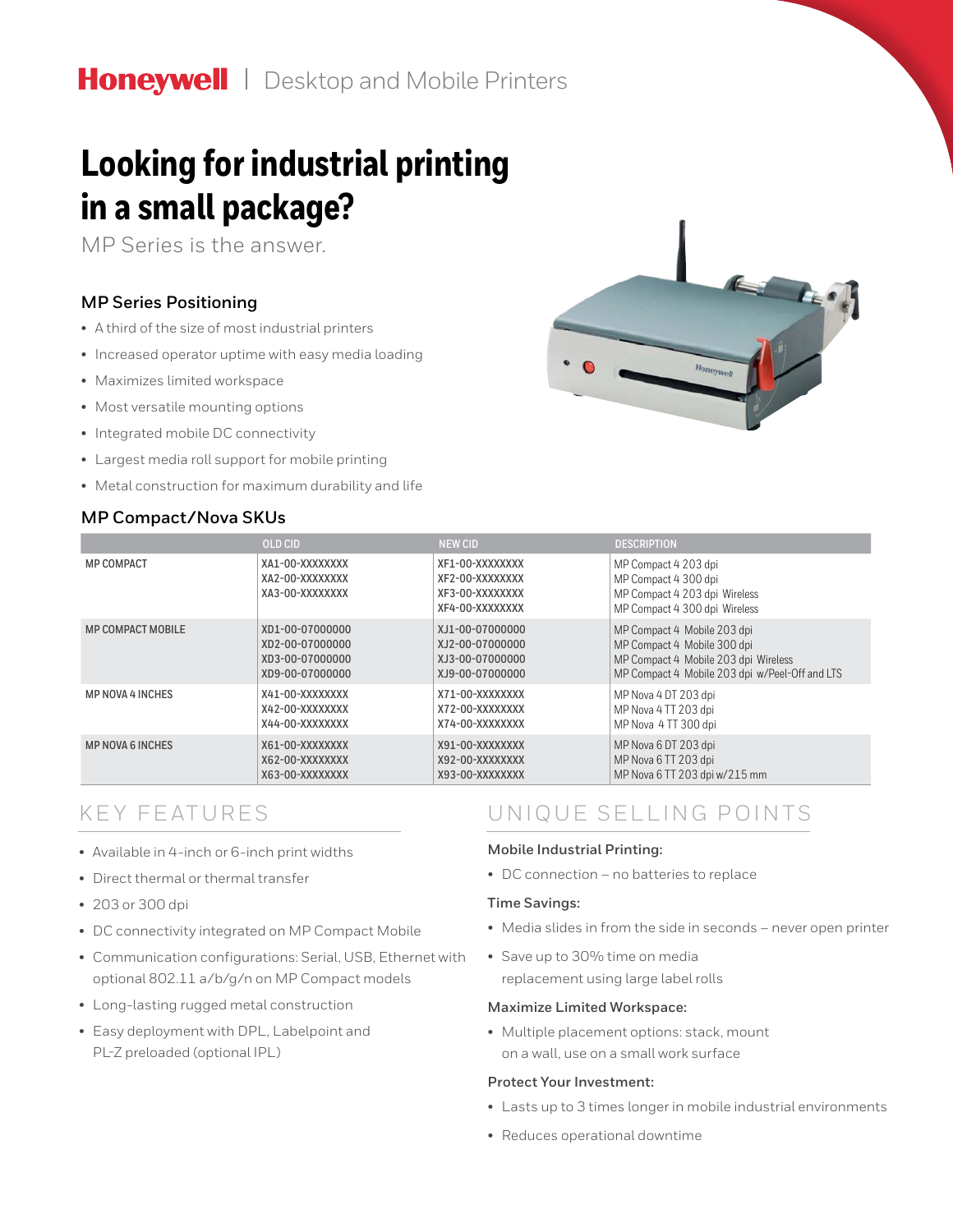## **Product Comparison**

|                        | <b>MP COMPACT</b>                   | <b>MP COMPACT MOBILE</b>            | <b>MP NOVA 4</b>    | <b>MP NOVA 6</b>  |
|------------------------|-------------------------------------|-------------------------------------|---------------------|-------------------|
| <b>MAX PRINT WIDTH</b> | $104 \text{ mm} (4.1 \text{ in})$   | 104 mm (4.1 in)                     | $104$ mm $(4.1$ in) | 168 mm (6.6 in)   |
| <b>MAX PRINT SPEED</b> | 5 ips                               | 5 ips                               | $10$ ips            | 8 ips             |
| PRINT DENSITY          | 203/300 dpi                         | 203/300 dpi                         | 203/300 dpi         | 203 dpi           |
| <b>MEMORY</b>          | 128 RAM/64 Flash                    | 128 RAM/64 Flash                    | 128 RAM/64 Flash    | 128 RAM/64 Flash  |
| DT/TT                  | DT Only                             | DT Only                             | DT/TT               | DT/TT             |
| POWER CONNECTIONS      | AC.                                 | $DC$ 24 v – 48 v                    | AC                  | AC                |
| <b>COMMUNICATIONS</b>  | Serial/LAN/USB<br>Optional Wireless | Serial/LAN/USB<br>Optional Wireless | Serial/LAN/USB      | Serial/LAN/USB    |
| IntelliSEAQ™           | Yes                                 | Yes                                 | N <sub>o</sub>      | <b>No</b>         |
| <b>COVER COATING</b>   | None                                | None                                | Non-Stick Coating   | Non-Stick Coating |

## **Competitive Comparison**

|                   | <b>FEATURE</b>                | <b>VALUE</b>                         | <b>MP SERIES</b>                              | <b>OL PORTABLE</b>                      | <b>ZT SERIES</b>                          |
|-------------------|-------------------------------|--------------------------------------|-----------------------------------------------|-----------------------------------------|-------------------------------------------|
| <b>COMPACT</b>    | Smallest industrial footprint | Takes up less space in<br>work areas | 1/3 the size of most<br>industrial printers   | Plastic and not rugged                  | Large footprint                           |
| SIMPLE TO USE     | Easy media load               | Reduced line downtime                | Single button, side slot load                 | Open cover and load small<br>label roll | Open cover with multiple<br>steps to load |
| RELIABLE/FLEXIBLE | Metal construction            | Longer-lasting, better ROI           | Metal construction<br>Laminated plastic parts | Plastic                                 | Metal, large and heavy                    |

## **Printer Warranty**

One year on the printer and one year or one million linear inches on the printhead.

## **Media Supplies Available for Most Common Applications**